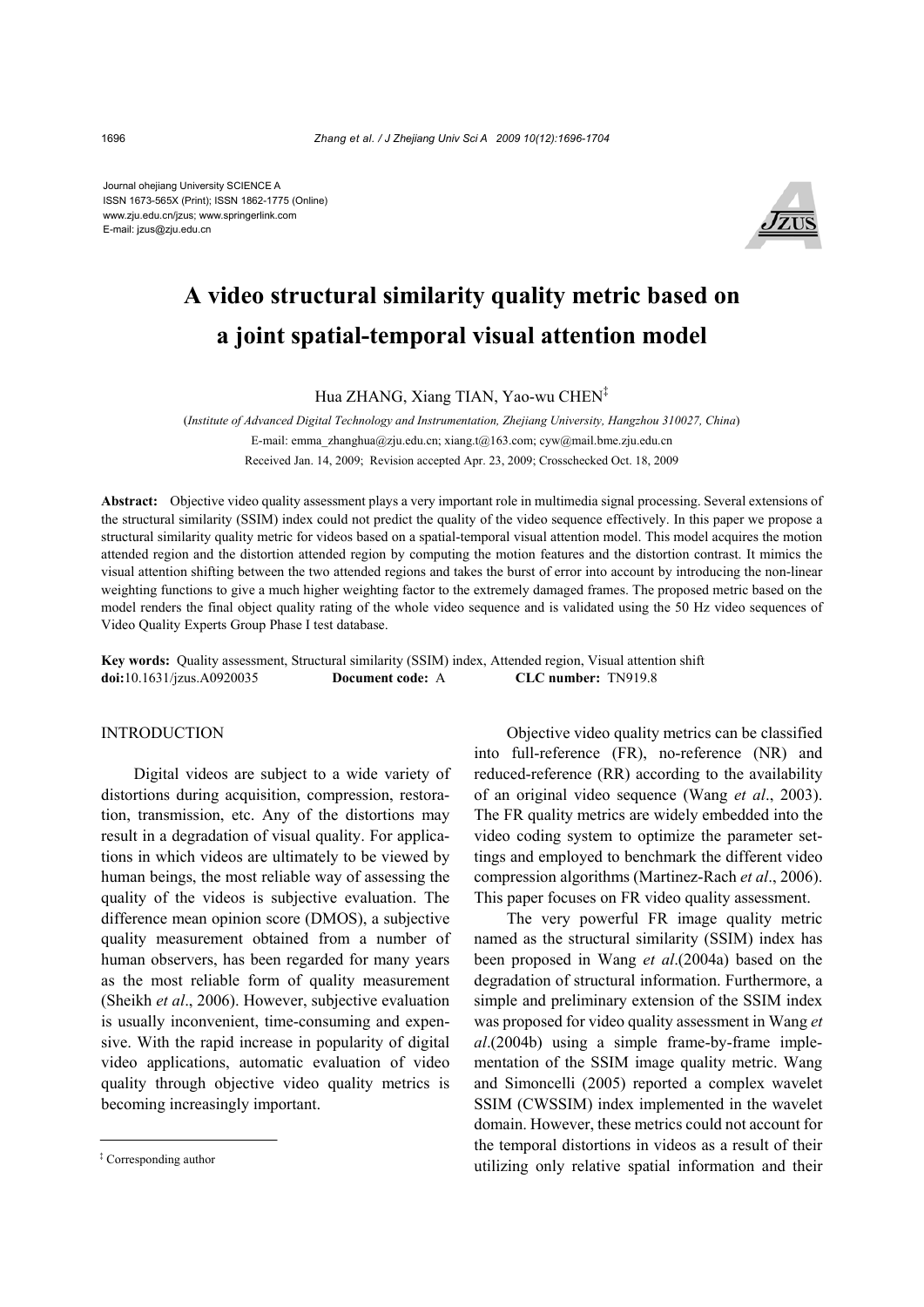ignorance of temporal information, which is the main difference from still to video images.

Recently, extensive research in different video processing domains has focused on the detection of attended regions according to the characteristics of the human visual system (HVS) (Chen *et al*., 2007; Tang, 2007) and the traditional SSIM index has been improved by the visual attention model. In Lu *et al*. (2005), the perceptual quality significance map (PQSM) was formed to adjust the weights of the SSIM index. Seshadrinathan and Bovik (2007) and Wang and Li (2007) both incorporated the motion model as spatial-temporal weighting factors into video quality assessments. Brooks *et al*.(2008) proposed a perceptually weighted multi-scale variant of CWSSIM. However, not only the motion but also other occurrences attract the observer's visual attention. For example, the visual attention may shift from a moving object to a suddenly appearing object, which may be a serious distortion caused by packet losses or bit errors during the transmission.

In this paper, we propose a perceptual structural similarity metric based on a spatial-temporal visual attention model for FR video quality assessment. The framework of this metric is shown in Fig.1. First, three coefficient maps named as the motion intensity, the motion spatial coherence (defined as the entropy of the motion directions), and the contrast coherence of the motion intensity are jointly considered to

produce the motion attended region. Secondly, the distortion attended region is detected by the distortion contrast coherence coefficient map, which includes the explicit distortion in the frame. Thirdly, an attention shift mechanism based on the two attended regions is applied to integrate the four coefficient maps into the visual attention saliency map. The framelevel quality is calculated based on this saliency map and the local structural similarity (which is measured by the SSIM index). Finally, the overall quality of the video sequence is weighted frame by frame. We take the burst of error into account by introducing non-linear weighting functions to give a much higher weighting factor to the severely damaged frames.

## STRUCTURAL SIMILARITY INDEX MAP

As described in Wang *et al*.(2004b), the SSIM video image quality assessment is a simple frame-by-frame implementation of the SSIM still image quality assessment. Hence, its basic philosophy is identical to that of the SSIM still image quality assessment. The motivation behind the structural similarity approach for measuring image quality is that the HVS is designed to detect the structural similarity instead of the error visibility (Wang *et al*., 2004a). The corresponding structural similarity index measure *S*(*x*, *y*) is (Wang *et al.*, 2004a; 2004b)



**Fig.1 Framework of the proposed video structural similarity metric based on a spatial-temporal visual attention model**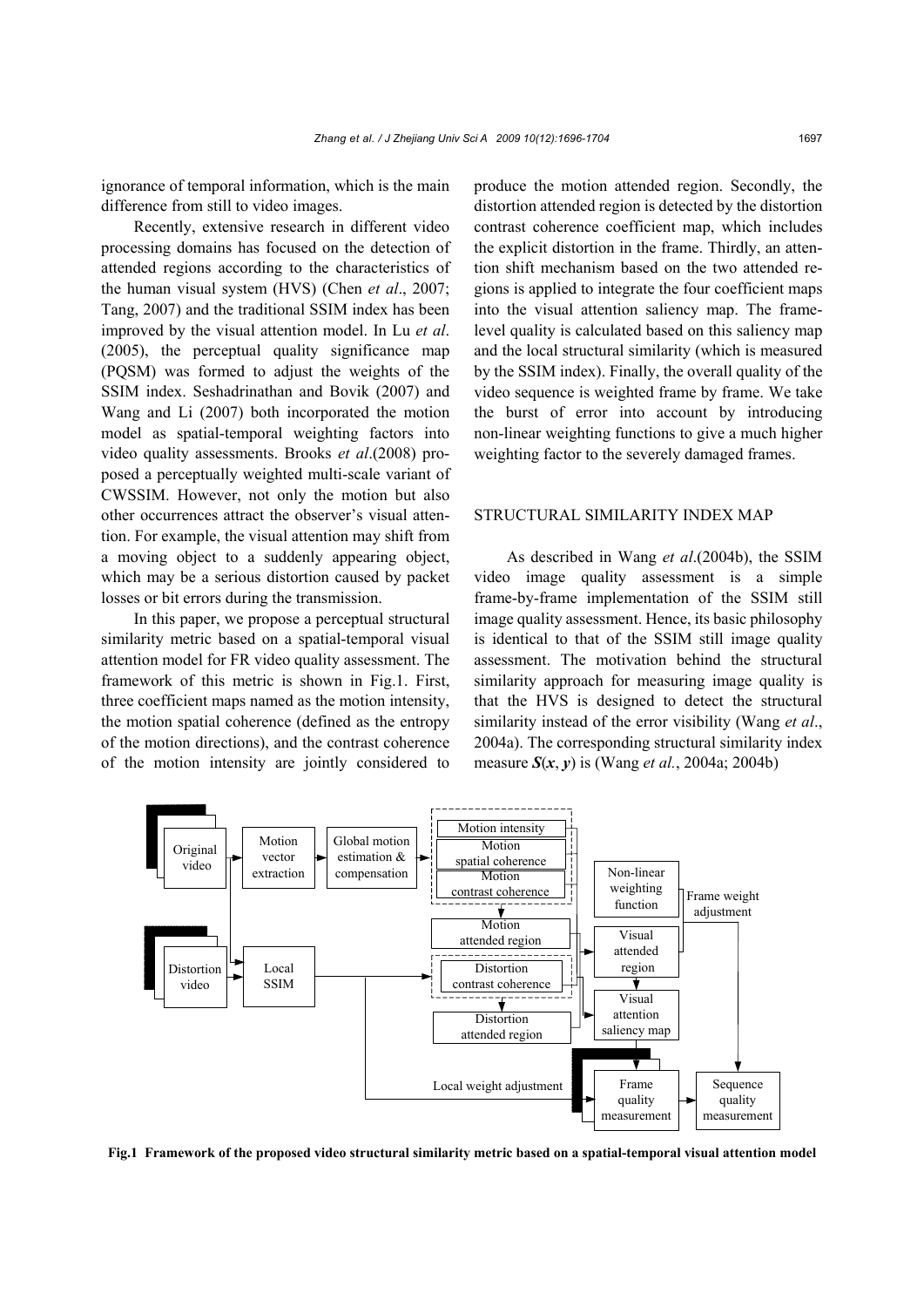$$
\mathbf{S}(\mathbf{x}, \mathbf{y}) = \frac{(2\mu_{x}\mu_{y} + C_{1})(2\sigma_{xy} + C_{2})}{(\mu_{x}^{2} + \mu_{y}^{2} + C_{1})(\sigma_{x}^{2} + \sigma_{y}^{2} + C_{2})},
$$
 (1)

where *x* and *y* are the two images to be compared, and  $\mu_x$ ,  $\mu_y$ ,  $\sigma_x$ ,  $\sigma_y$ , and  $\sigma_{xy}$  are the mean of *x*, the mean of *y*, the variance of  $x$ , the variance of  $y$ , and the covariance of  $x$  and  $y$ , respectively.  $C_1$  and  $C_2$  are two constants.

The SSIM index is applied for quality assessment of images using a sliding window approach. The window size is fixed to *N*×*N* (*N*=11) (Wang *et al*., 2004a). The SSIM is calculated within the sliding window, which moves pixel by pixel from the top-left to the bottom-right corner of the image. This results in an SSIM index map of the image, also considered as the quality map of the distorted image being evaluated. The overall quality value is defined as the average of the quality map.

# PROPOSED VIDEO STRUCTURAL SIMILARITY METRIC

One strategy for the HVS processing incoming information serially is to pay almost all the visual attention to the object-selective region (Grill-Spector and Malach, 2004; Itti, 2005). It means if the visual attention was focused on some object in the scene, the remaining details in the environment would be unnoticed and, if some other emergent objects were more attractive, the visual attention would be shifted from the original object to the new scene. Motion and contrast are two salient features that attract visual attention in HVS. Motion always stimulates the visual attention (Grill-Spector and Malach, 2004). Many of the current visual attention models are based on motion features (Tang, 2007). Contrast, such as color contrast and luminance contrast, also attracts visual attention (Aziz and Mertsching, 2008). Distortion contrast is even more attractive, because the quality itself is a highly concerned feature during the video quality assessment; an observer's attention tends to be fixing on a region with a large distortion contrast, which reflects a relatively low quality. Thus, the distortion contrast should be regarded as another feature for visual attention models. Moreover, in a burst-of-error situation where most of the frames in a video sequence have high quality and only a few frames are of extremely low quality, a human observer tends to give a quality score lower than the average of all the frames, and the whole quality of the video is greatly reduced.

#### **Motion attended region**

Visual attention, which consists of static and dynamic attention, can be guided by the stimulusdriven (bottom-up) mechanism. Itti and Baldi (2005) showed that the temporal surprise is 20 times the spatial surprise. In other words, the dynamic changes are stronger predictors of human saccades compared with static features. As is well known, the dynamic attention is always caused by the motion of objects in a video sequence. In turn, the frame quality is mostly determined by the quality of the motion attended region. Therefore, the detection of the motion attended region is the crucial process in the proposed attention model.

The motion attended region is built based on motion features in the scene, such as motion intensity, motion spatial coherence and motion contrast coherence (Fig.1). Thus, the motion vectors extracted by the MATLAB optical flow block become the basis of this process. However, the video sequences are always captured with the camera panning or zooming, making the motion features not to be computed correctly by the original motion vectors. Thus, the global motion estimation and motion compensation are indispensable. Zheng (2008) proposed a fast global motion estimation method based on symmetrical elimination and the difference of motion vectors. A geometric global motion estimation model with four parameters is defined as follows:

$$
f(z | A, T) = Az + T = \begin{bmatrix} a_1 & -a_2 \\ a_2 & a_1 \end{bmatrix} \begin{bmatrix} i \\ j \end{bmatrix} + \begin{bmatrix} t_h \\ t_v \end{bmatrix}, \quad (2)
$$

where  $a_1$  and  $a_2$  are two parameters used for zooming and rotating, respectively, and  $t<sub>h</sub>$  and  $t<sub>v</sub>$  are used for horizontal and vertical shifting, respectively. After the compensation of this global motion model, the motion vectors are ready for computing the motion features.

Assume that a frame of a video sequence is divided into *K*×*L* blocks each with *M*×*M* (*M*=8), and let the motion vector of the block indexed (*i*, *j*) in the *n*th frame be  $(MV_h(i, j), MV_v(i, j))$ . The motion intensity of the *n*th frame becomes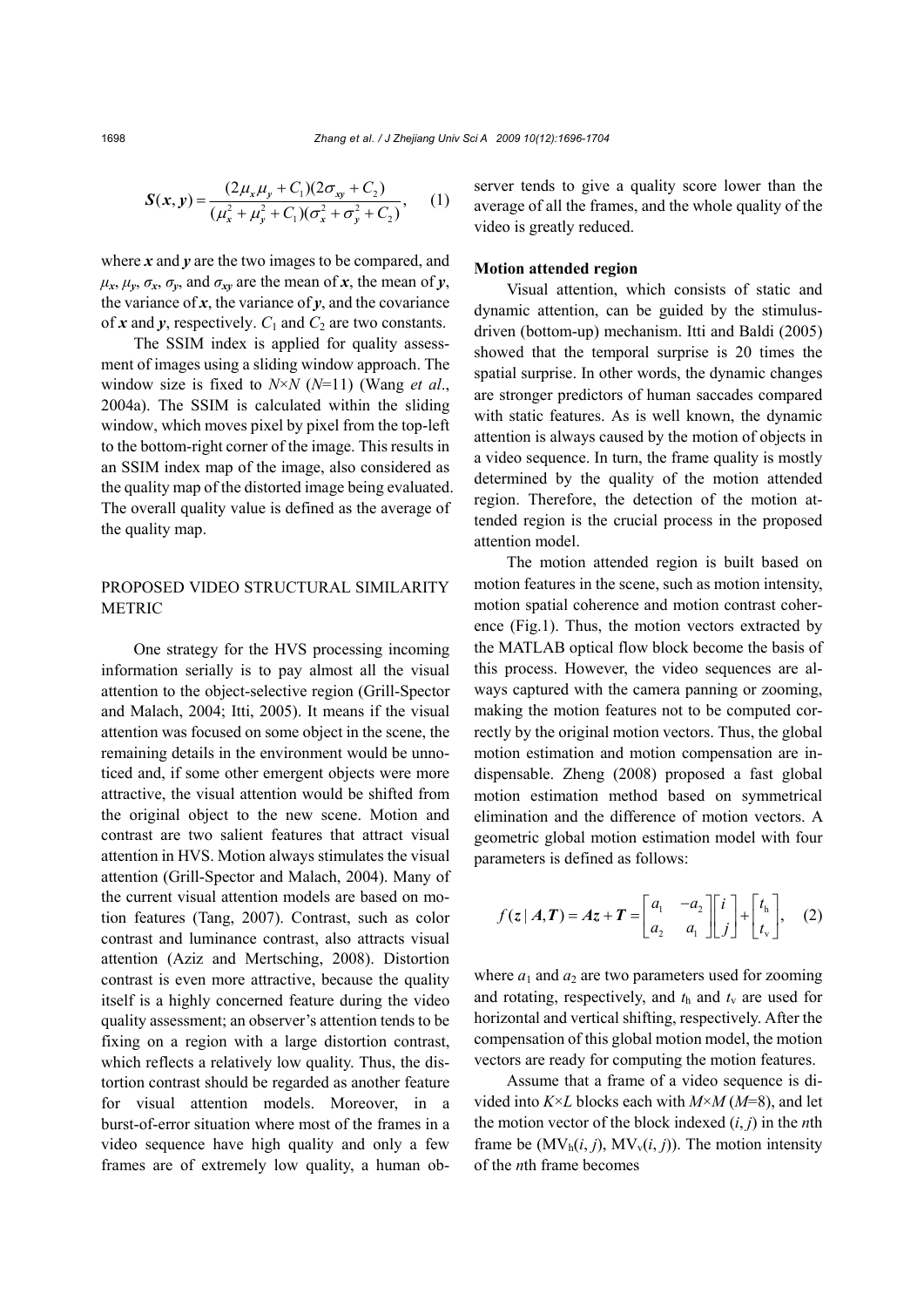$$
I_n(i, j) = \sqrt{MV_h(i, j)^2 + MV_v(i, j)^2}.
$$
 (3)

The global mean of motion intensities  $(M_n)$ , the global variance of motion intensities  $(V_n)$ , and the global mean of motion vectors (*Dn*) of the *n*th frame are as follows:

$$
M_n = \frac{1}{K \times L} \sum_{i=1}^{K} \sum_{j=1}^{L} I_n(i, j),
$$
 (4)

$$
V_n = \frac{1}{K \times L} \sum_{i=1}^{K} \sum_{j=1}^{L} (I_n(i, j) - M_n)^2,
$$
 (5)

$$
D_n = \sqrt{\left(\sum_{i=1}^K \sum_{j=1}^L MV_h(i,j)\right)^2 + \left(\sum_{i=1}^K \sum_{j=1}^L MV_v(i,j)\right)^2}.
$$
 (6)

Following Tang (2007), the motion intensity  $M_i(i, j)$  is computed inside a spatial window that contains  $W \times W$  ( $W=5$  experimentally) blocks and centers on the  $(i, j)$ th block in the *n*th frame:

$$
M_{i}(i, j) = \frac{1}{W \times W} \sum_{n=j-(W-1)/2}^{j+(W-1)/2} \sum_{m=i-(W-1)/2}^{i+(W-1)/2} I_{n}(m, n). \quad (7)
$$

The motion spatial coherence  $M_s(i, j)$  is defined as the entropy of the directions of motion vectors inside the spatial window:

$$
M_{s}(i, j) = -\sum_{k=1}^{n_{s}} p(k) \lg p(k), \tag{8}
$$

where  $p(k)$  is the probability of occurrence of the  $k$ th bin and  $n_s$  is the number of histogram bins. The motion spatial coherence measures the consistency of magnitudes of motion vectors in a region.

The motion contrast coherence  $M_c(i, j)$  measures the contrast of motion intensities within the neighborhood of the (*i*, *j*)th block:

$$
M_c(i, j) = \begin{cases} |1 - I_{1\text{min}}| / I_{1\text{max}}, \text{ if } I_{1\text{min}} \neq 0, \\ I_{1\text{max}} / I_{\text{max}}, \text{ if } I_{1\text{min}} = 0 \text{ and } I_{\text{max}} \neq 0, (9) \\ 0, \text{ otherwise,} \end{cases}
$$

where  $I_{lmin}$  and  $I_{lmax}$  are the minimum and maximum motion intensities in the spatial window, respectively,

and *I*max is the maximum motion intensity in the *n*th frame. Then,  $M_i(i, j)$ ,  $M_s(i, j)$  and  $M_c(i, j)$  are normalized in the range of  $[0, 1]$ , and three coefficient maps are produced for easy computation.

The motion attended region  $R_m(i, j)$  is acquired by the following equations:

$$
R_{\rm m}(i,j) = \begin{cases} 1, & \text{if } M_n < M_1^* \text{ and } V_n < V_1^*, \\ 0, & \text{if } M_n > M_2^* \text{ or } D_n < D^* \text{ or } V_n < V_2^*, \\ C_n(i,j), & \text{otherwise,} \end{cases}
$$

$$
^{*}\qquad \text{(10)}
$$

$$
C_n(i,j) = \begin{cases} S'_n(i,j) || C'_n(i,j), & \text{if } M_i(i,j) > I^*, \\ S'_n(i,j) & \text{otherwise,} \end{cases}
$$
 (11)

$$
S'_n(i,j) = \begin{cases} 1, & \text{if } M_s(i,j) > S^*, \\ 0, & \text{otherwise}, \end{cases}
$$
(12a)

$$
C'_{n}(i, j) = \begin{cases} 1, & \text{if } M_{c}(i, j) > C^{*} \text{ and } M_{i}(i, j) > I^{*}, \\ 0, & \text{otherwise.} \end{cases}
$$
 (12b)

If  $M_n$  and  $V_n$  are small enough  $(M_1^*$  and  $V_1^*$  are both set to 0.015 experimentally), there is a small motion in the scene; in such a case, the whole frame would be taken as a motion attended region and every weighting coefficient would be the most salient. If *Mn* is very large ( $M_2^*$  is set to 5.50 experimentally) or  $D_n$ ,  $V_n$  are smaller than the thresholds  $(D^*$  and  $V_2^*$  are both set to 0.01 experimentally), all blocks in the scene would be taken as unattended ones and the quality of this frame would not contribute to the final quality of the video sequence. Otherwise, the motion attended region is identified by  $M_i(i, j)$ ,  $M_s(i, j)$  and  $M_c(i, j)$  ( $S^*$ ,  $C^*$ , and  $I^*$  are set to 0.95, 0.93, and 0.93, respectively).

#### **Distortion attended region**

Visual attention can also be guided by the goal-driven (top-down) mechanism; it means that information can feed back from high-level cortical regions in the parietal and prefrontal cortex to early processing stations (Grill-Spector and Malach, 2004). When the observer views a video sequence in which most of the frames have high qualities, the sudden appearance of an apparent distortion would annoy the observer. Since the quality of the video sequence is affected by this emotion of the observer, the detection of the distortion attended region, which has a relatively low quality compared with its neighbors, is another important process in the proposed attention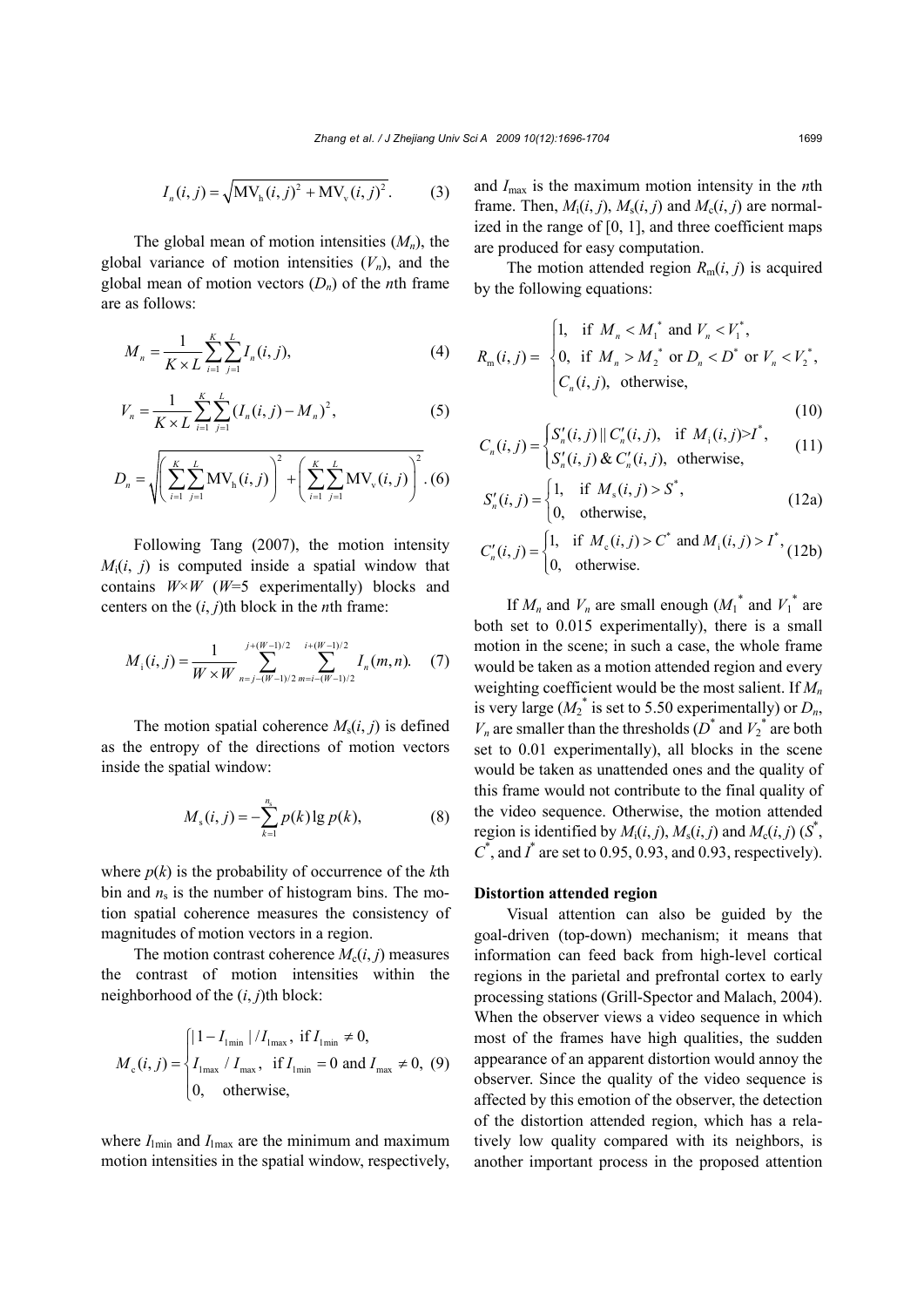model. If the scene has a coherent quality, there will be no distortion attended region, even though the entire scene is terribly damaged.

The local structural similarity  $S(x, y)$  is measured using the SSIM index  $(Eq.(1))$ . The structural similarity  $S_n(i, j)$  of the block indexed  $(i, j)$  is the average of  $S(x, y)$  in the block. The distortion contrast coherence  $D_c(i, j)$  measures the contrast of structural similarities within the neighborhood of the (*i*, *j*)th block:

$$
D_{\rm c}(i,j) = \begin{cases} \frac{S_{\rm 1max} - S_{\rm 1min}}{S_{\rm 1max} + S_{\rm 1min}}, & \text{if } S_{\rm 1min} \neq 0, \\ \frac{S_{\rm 1max}}{S_{\rm max}}, & \text{if } S_{\rm 1min} = 0 \text{ and } S_{\rm max} \neq 0, \\ 0, & \text{otherwise,} \end{cases}
$$
(13)

where  $S_{\text{I}}$  and  $S_{\text{I}}$  are the minimum and maximum structural similarities in the spatial window (which contains  $W \times W$  blocks and centers on the  $(i, j)$ th block,  $W=5$  experimentally), respectively, and  $S_{\text{max}}$  is the maximum structural similarity in the *n*th frame.  $D_c(i, j)$ is normalized in the range of [0, 1] (the closer  $D_c(i, j)$ is to 1, the more explicit the contrast of the quality becomes), and a distortion contrast coherence coefficient map is produced. The region with  $D_c(i, j)$  larger than  $D_c^*(D_c^*$  is set to 0.3 experimentally), implying a relatively low quality, is the distortion attended region:

$$
R_{d}(i, j) = \begin{cases} 1, & \text{if } D_{c}(i, j) > D_{c}^{*}, \\ 0, & \text{otherwise.} \end{cases}
$$
(14)

#### **Object quality of the video**

The visual attention saliency map  $P_n(i, j)$  of the *n*th frame is integrated by the above four coefficient maps,  $M_i(i, j)$ ,  $M_s(i, j)$ ,  $M_c(i, j)$  and  $D_c(i, j)$ , through an attention shift mechanism based on the area of the distortion attended region  $R_d(i, j)$ . Normally, the quality of the *n*th frame is measured in the motion attended region. But when the area of the distortion attended region is relatively large to a degree, the artifact will make the observer shift his or her attention from the motion attended region to the distortion attended region. The observer is always more concerned with this annoying information, and the quality of the *n*th frame is measured in the distortion region.

The visual attention saliency map  $P_n(i, j)$  is defined as

$$
P_n(i,j) = \begin{cases} M_i(i,j) \times (\alpha + M_s(i,j)) + \beta \times M_c(i,j), \\ \text{if } A_n = A_m, \\ \gamma \times D_c(i,j), \text{ otherwise.} \end{cases}
$$
(15)

where

$$
A_n = \begin{cases} A_m, & \text{if AREA}(R_d(i,j)) < A^*, \\ A_d, & \text{otherwise,} \end{cases}
$$
 (16)

 $\alpha$ ,  $\beta$  and  $\gamma$  are set to 1, 2 and 4 respectively, and  $A_n$  is the attribute of the visual attended region for the *n*th frame. When the area of the distortion attended region is smaller than  $A^*$  ( $A^*$  is set to 16 experimentally),  $A_n$ is set to the attribute of motion  $(A<sub>m</sub>)$ ; otherwise, it is set to the attribute of distortion  $(A_d)$ .

The structural similarity  $S_n(i, j)$  of the block is combined into a quality of the *n*th frame using

$$
Q_n = \frac{\sum_{j=1}^{L} \sum_{i=1}^{K} (S_n(i, j) \times P_n(i, j))}{\sum_{j=1}^{L} \sum_{i=1}^{K} P_n(i, j)}.
$$
 (17)

The object quality of the video sequence is the average of all the *N* frames:

$$
Q_N = \frac{1}{N} \sum_{n=1}^{N} Q_n.
$$
 (18)

However, every frame-level quality offers a different contribution to the final sequence-level quality. The qualities of the damaged frames impact the final quality more than others. Hence, the object quality of the video sequence with a total of *N* frames predicted by the proposed video structural similarity metric with the weighting adjustment is gained by

$$
Q_N = \frac{\sum_{n=1}^N \lambda_n Q_n}{\sum_{n=1}^N \lambda_n}, \quad \lambda_n = \begin{cases} F_m(f_n), & \text{if } A_n = A_m, \\ F_d(f_n), & \text{otherwise,} \end{cases}
$$
 (19)

where  $\lambda_n$ , the weighting factor of the *n*th frame, is decided by two non-linear weighting functions  $F_m(f_n)$ and  $F_d(f_n)$ . These two functions are for the frames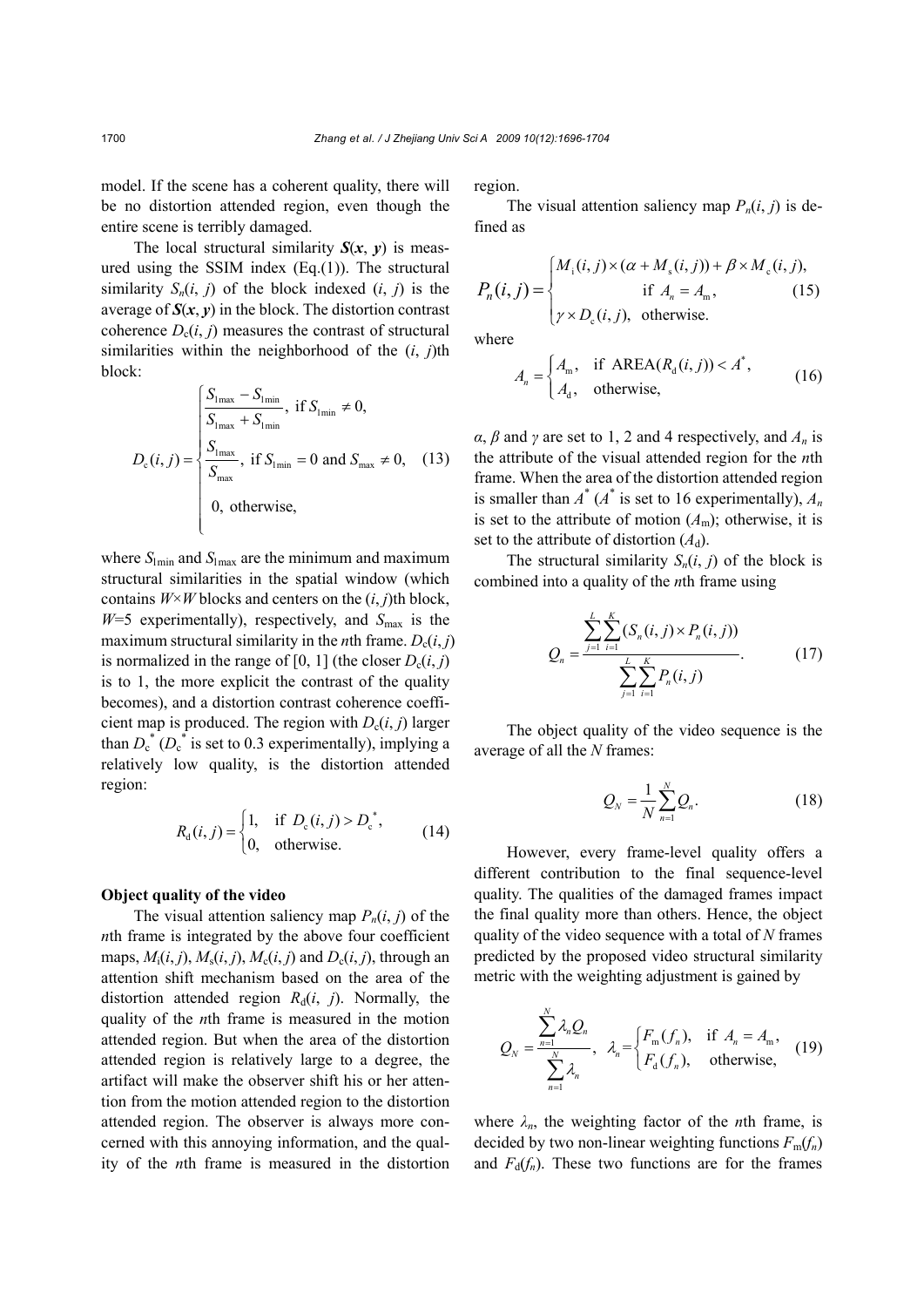with the motion attended regions and the distortion attended regions respectively (Fig.2). *λn* for the frame with the distortion attended regions is much larger than for the frame with the motion attended regions, reflecting the impact of the few extremely damaged frames.

$$
F_{\mathfrak{m}}(f_n) = \begin{cases} a_1 + b_1 \lg(1 + c_1 \sqrt{f_n}), & 0 \le f_n < 40, \\ 1.0, & f_n \ge 40, \end{cases} \tag{20a}
$$
\n
$$
F_{\mathfrak{d}}(f_n) = \begin{cases} a_2 + b_2 \lg(1 + c_2 f_n^2), & 0 \le f_n < 15, \\ 10.0, & f_n \ge 15. \end{cases} \tag{20b}
$$

The parameters are decided by experiments:  $a_1=0.5$ ,  $b_1=0.4$ ,  $c_1=0.4$ ,  $a_2=1$ ,  $b_2=2$ ,  $c_2=0.5$ .  $f_n$  is defined as a frame index that increases from 0 and, returns to 0 when the attended region is shifting between the motion attended region and the distortion attended region:

$$
f_n = \begin{cases} f_{n-1} + 1, & \text{if } A_n = A_{n-1}, \\ 0, & \text{otherwise.} \end{cases}
$$
 (21)



**Fig.2 The non-linear weighting functions**  (a)  $F_m(f_n)$  for the frame with motion attended regions; (b)  $F_d(f_n)$  for the frame with distortion attended regions

# EXPERIMENTS AND DISCUSSION

To validate the proposed video structural similarity metric for the videos, a different set of video sequences which are the Video Quality Experts Group (VQEG) Phase I 50 Hz datasets (VQEG, 2000), was used afterwards. There are 10 sources (SRC  $1~10$ ) and 16 hypothetical reference circuits (HRC 1~16) to produce 160 decoded video sequences with associated DMOSs. For the validation set, the results of the motion based classification are listed in Table 1. SRCs 1 (Tree), 2 (Barcelona) and 4 (Moving graphic) have a low motion content while SRCs 5 (Canoa), 7 (Fries) and 9 (Rugby) comprise very high motion scenes. The remaining SRC sequences, i.e., SRCs 3 (Harp), 6 (F1 car), 8 (Horizontal scrolling) and 10 (Mobile and Calendar), contain moderate motions.

**Table 1 The motion classification of the VQEG's Phase I 50 Hz datasets**

| <b>SRC</b>     | $M_n$ | $D_n$ | $V_n$ | Motion   |
|----------------|-------|-------|-------|----------|
| 1              | 0.00  | 0.00  | 0.00  | Low      |
| $\overline{c}$ | 1.18  | 0.72  | 0.70  | Low      |
| 3              | 1.25  | 0.41  | 0.90  | Moderate |
| 4              | 0.07  | 0.04  | 0.37  | Low      |
| 5              | 3.80  | 1.31  | 13.01 | High     |
| 6              | 1.75  | 0.77  | 8.70  | Moderate |
| 7              | 3.08  | 0.94  | 17.85 | High     |
| 8              | 2.06  | 1.51  | 25.09 | Moderate |
| 9              | 3.56  | 1.23  | 20.71 | High     |
| 10             | 1.50  | 0.61  | 1 21  | Moderate |

The motion attended regions of SRCs 4 (Moving graphic), 9 (Rugby) and 10 (Mobile and Calendar) are shown in Fig.3, representing the different motion classification. In Fig.3a, the 183rd frame of SRC 4, which does not have any motion, is all classified as attended, whereas in Fig.3b, the 107th frame of SRC 9 has very strong motions such that the observer will pay no attention to it. In Fig.3c, the ball and the train are attractive at the beginning of the video, and they are moving in the same direction. This repeated action makes the observer fatigue. Thus, the characters on the calendar which are moving up and down take over the observer's attention. When the ball meets the rolling toy, the observer will turn his or her attention back on the ball again.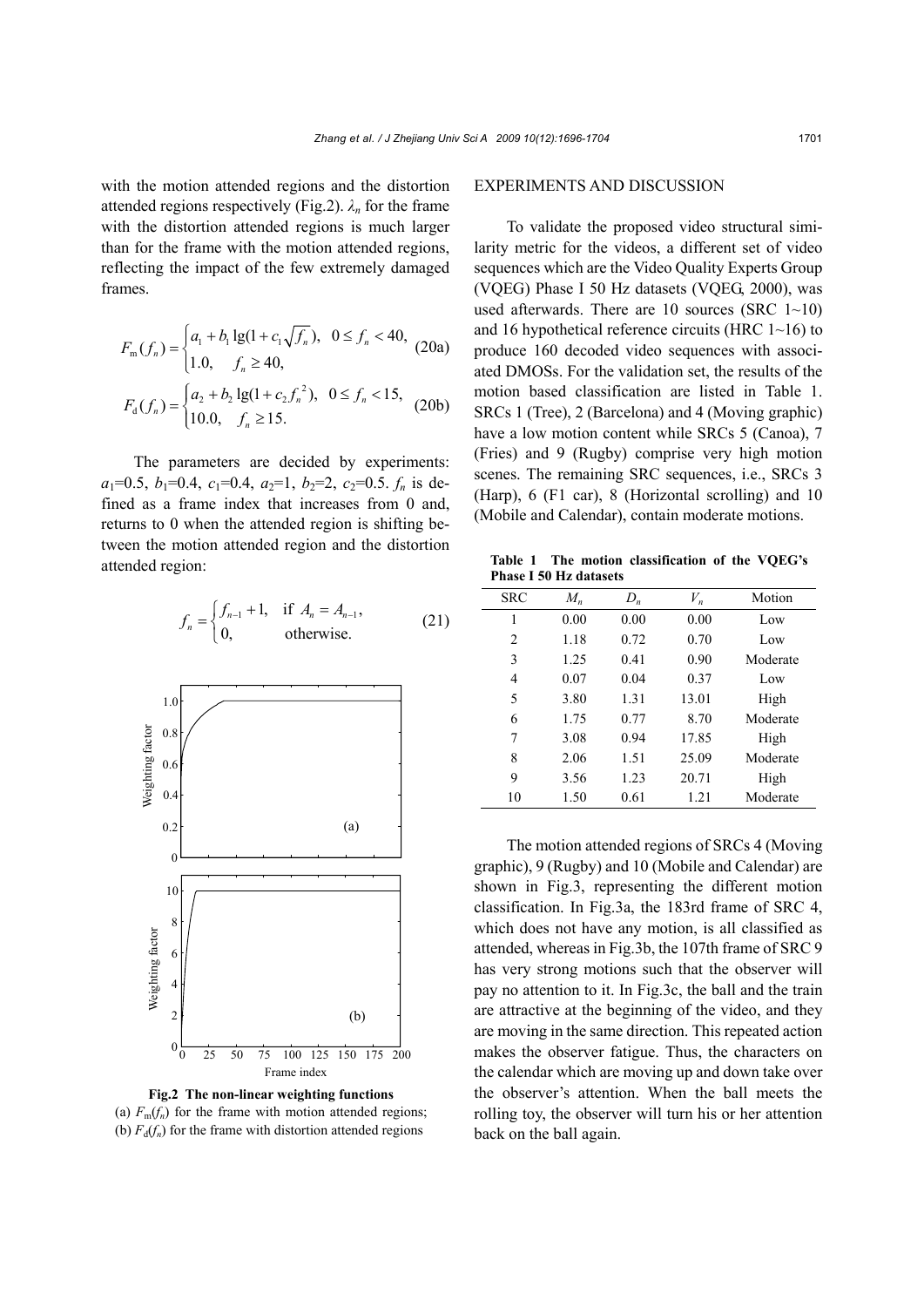

**Fig.3 Results of the motion attended region**  (a) The 38th, 142nd, 183rd frames of SRC 4; (b) The 41st,

107th, 131st frames of SRC 9; (c) The 28th, 99th, 196th frames of SRC 10. The white area is the motion attended region and the black area is unnoticed

The results of the visual attention model on SRC 8 (Horizontal scrolling) HRC 11 are illustrated in Fig.4. There are a few extremely damaged frames in SRC 8 HRC 11, such as the 64th frame with a slice of artifacts at the top (Fig.4a). In this frame, the scrolling characters and the waving background should be looked on (Fig.4b), but the observer shifts his or her attention to the distortion attended region shown in Fig.4c. Therein the visual saliency map is decided by the distortion contrast coherence. In Fig.4d, the region with relatively low quality displays the final visual saliency map.



**Fig.4 Results of the visual attention model** 

(a) The 64th frame of SRC 8 HRC 11; (b) The motion attended region (the white area is the motion attended region and the black area is unnoticed); (c) The distortion attended region (the white area is the distortion attended region and the black area is unnoticed); (d) The visual attention saliency map (the lighter, the more salience)

Followed by the performance evaluation procedures employed in the VQEG Phase I test (VQEG, 2000), a multi-parameter logistic function was used to estimate the predicted  $\text{DMOS}_p$  from the output  $Q_N$  of Eq.(19):

$$
DMOS_p = \beta_1 logistic(\beta_2, Q_N - \beta_3) + \beta_4 Q_N + \beta_5, (22)
$$

where

$$
logistic(\tau, x) = \frac{1}{2} - \frac{1}{1 + e^{\tau x}}.
$$

To search for the parameters, the line fitting was conducted. The video database with 160 decoded videos was split into two disjoint sets of videos for fitting and prediction. The fitting set videos were not used in the prediction set. Eighty videos randomly chosen from the database were used for fitting, and the remaining 80 videos were used for prediction. The first 20 frames of each video sequence did not participate in prediction because their qualities are not stable. Figs.5a and 5b show the scatter plots and the fitting lines comparisons between the traditional SSIM index and the proposed video structural similarity metric, respectively. Each sample point represents one test video sequence.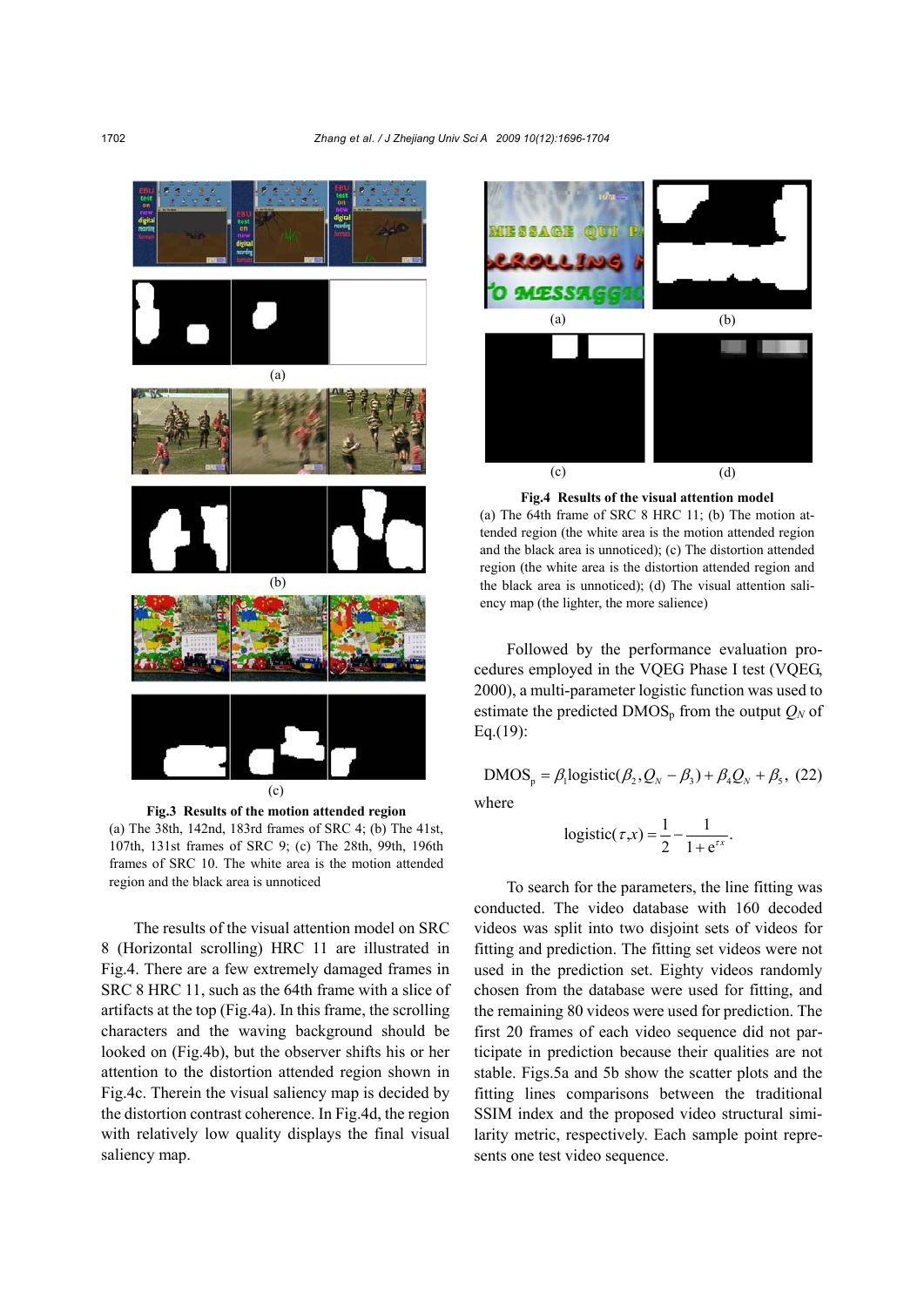

**Fig.5 The scatter plot comparison between (a) SSIM index and (b) the proposed video structural similarity metric**

Three parameters (VQEG, 2000) were employed to quantitatively measure the performance of the proposed metric.

● Pearson linear correlation coefficient between  $DMOS_p$  and DMOS,  $M_1$ , which provides an evaluation of the prediction accuracy.

● Spearman rank order correlation coefficient between  $DMOS_p$  and DMOS,  $M_2$ , which is considered as a measure of prediction monotonicity.

• Outlier ratio of outlier sequences to the total number of testing sequences, *M*3.

The higher the  $M_1$  and  $M_2$ , and the lower the  $M_3$ , the better the match between  $DMOS_p$  and DMOS. In Table 2, the proposed metric with the average of frames by Eq.(18) provided reasonably good results compared with the SSIM index (Wang *et al*., 2004b),

and the proposed metric with weighting adjustment by Eq.(19) performed the best as a result of its dealing with the burst of error using the non-linear weighting functions.

Some predicted qualities of the video sequences with the burst of error (Table 3) were produced by HRC11 and HRC12. The  $Q_N$  was calculated by Eqs.(18) and (19) respectively. The  $DMOS<sub>p</sub>$  was obtained from the fitting line (Eq.(22)). The proposed metric with weighting adjustment produced  $\text{DMOS}_p$ more consistent than the average.

**Table 3 Some predicted qualities of the video sequences with the burst of error** 

| Sequence             | <b>DMOS</b> | Proposed_avg |          | Proposed w |          |
|----------------------|-------------|--------------|----------|------------|----------|
|                      |             | $Q_N$        | $DMOS_p$ | $Q_N$      | $DMOS_p$ |
| SRC 2 HRC 11         | 32.78       | 82.87        | 26.22    | 81.50      | 29.26    |
| <b>SRC 3 HRC 12</b>  | 23.29       | 86.85        | 18.52    | 85.23      | 21.51    |
| SRC 7 HRC 11         | 29.43       | 84.87        | 22.27    | 80.62      | 30.98    |
| SRC 8 HRC 11         | 28.29       | 92.66        | 9.87     | 85.51      | 20.92    |
| <b>SRC 9 HRC 12</b>  | 41.08       | 83.17        | 25.63    | 81.07      | 30.11    |
| <b>SRC 10 HRC 11</b> | 29.84       | 85.05        | 21.92    | 83.27      | 25.63    |

Fig.6 shows the predicted quality of SRC 8 HRC 11. From the 21st to 220th frame, the quality of each frame predicted by Eq.(18) is presented in Fig.6a (100 stands for the highest quality, and 0 stands for the lowest quality). The quality was higher than 90 at first and then fell down to 75; this could be the result of the artifacts caused by block spatial shifting. Since about the 70th frame, most of the frames had a high quality except the extremely damaged frames from 169th to 179th. When an observer views this video sequence, his or her opinion may change along with time. The proposed metric mimics this phenomenon. Fig.6b shows the predicted quality acquired by Eq.(19) from 0 to *N* s. The video sequence lasted nearly 9 s, and the final quality was about 85, but the average of 200 frames was about 92, which is too high to reflect the real quality of this video.

**Table 2 Performance comparison on the VQEG's Phase I 50 Hz datasets** 

| Video quality as-<br>sessment metric | $M_1$ | M,    | $M_{3}$ | Comment                                                 |
|--------------------------------------|-------|-------|---------|---------------------------------------------------------|
| SSIM avg                             | 0.788 | 0.774 | 0.654   | Without weighting adjustment, the average of 200 frames |
| SSIM w                               | 0.812 | 0.804 | 0.631   | With weighting adjustment                               |
| Proposed avg                         | 0.817 | 0.812 | 0.619   | Without weighting adjustment, the average of 200 frames |
| Proposed w                           | 0.845 | 0.859 | 0.580   | With weighting adjustment                               |